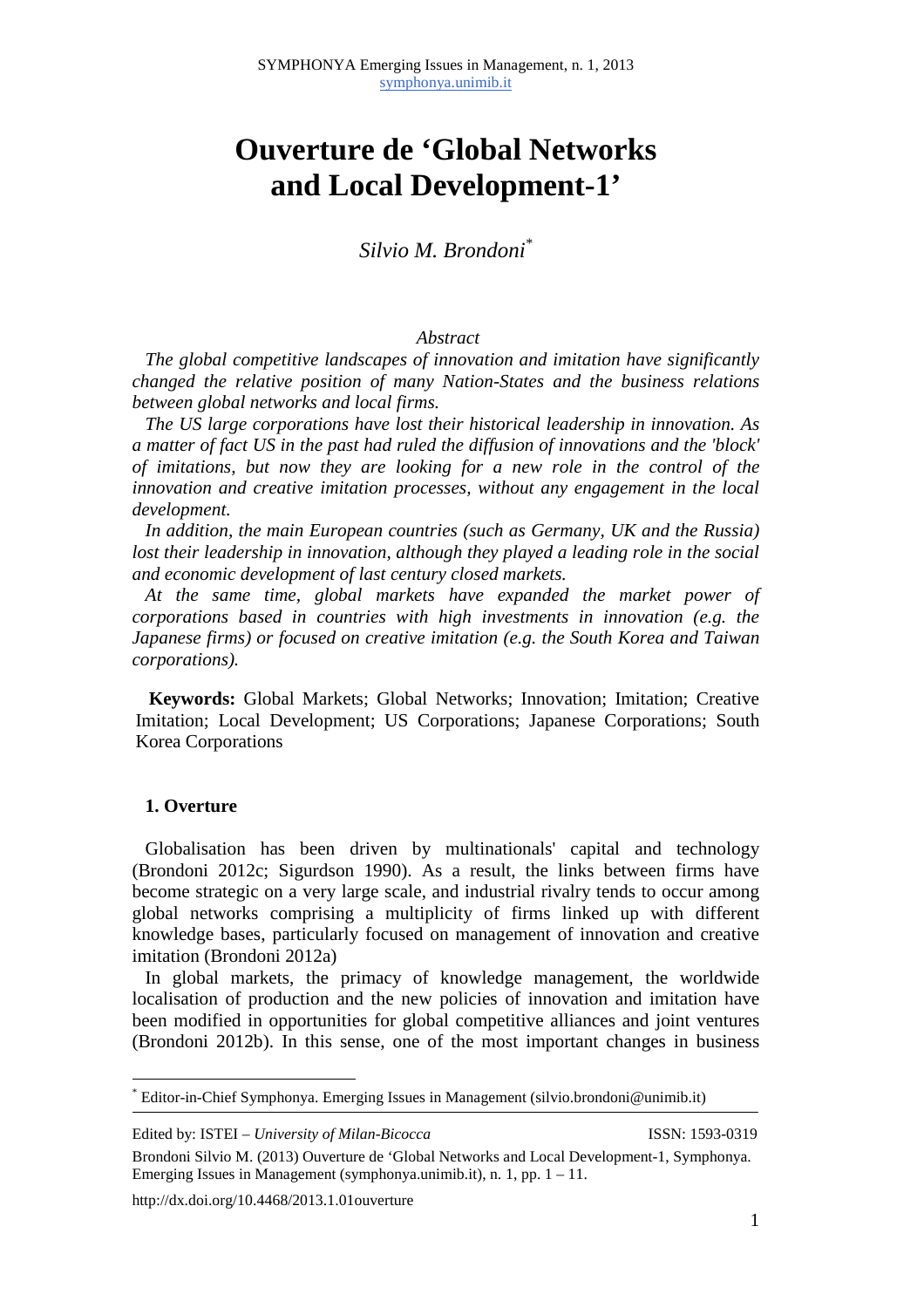organisation is the transition from multinationals (characterized by the focus on stand-alone overseas investment plans) to global networks, focused on coordinating and integrating geographically dispersed supplies, knowledge and customer bases into global network business activities (Canegrati 2012; Kotabe, Helsen 1998).

The transformation from multinationals to global networks produced a vertical specialisation, diversified patterns of collaboration between firms and a new economic hierarchy for innovation and imitation processes. Global networks more and more offer standardised products with decreasing costs and prices that corporations can readily transfer across country borders (Brondoni 2009). The business collaboration of networked firms can thus take place between modules connected with each other by standardised interfaces (Hayashi 2002).

The global competitive landscapes of innovation and imitation have significantly changed the relative position of many Nation-States (Brondoni 2011; Cappellin 2011; Corniani 2011; Tresca 2011). First, the US large corporations have lost their historical leadership in innovation. As a matter of fact US in the past had ruled the diffusion of innovations and the 'block' of imitations, but now they are looking for a new role in the control of the innovation and imitation processes.

In addition, the main European countries (such as Germany, UK and the Russia) lost their leadership in innovation, although they played a leading role in the social and economic development of last century closed markets. Italy too lost a primacy in craftsmanship, in spite of an important industrial history and the best creative skills in the world.

At the same time, global markets have expanded the market power of corporations based in countries with a high propensity to innovation (e.g. the Japanese firms). The globalisation also promoted the growth of new countries, especially in the Far East (e.g. in South Korea, India, Taiwan), with favorable market conditions (especially in terms of low labor costs, low social responsibility, etc.) to develop global corporations focused on imitation and creative imitation (Ernst, Linsu 2001).

## **2. Innovation and Imitation Drivers in US Corporations**

In leading industrial technologies (such as hybrid automobiles, high-speed rail, solar modules, wind turbines) the firms US-based compete against foreign companies and doubtless, the US-based corporations have been the undisputed leaders of next-generation technology (from IT to space, to semiconductors) and maintain also in global markets a primacy position on innovation.

Recently, moreover, McKinsey Global Institute conducted a research on the role of US multinationals, with deep interviews in advanced industrial companies, leader in R&D and intensive engineering, ranging from automobile and energyequipment manufacturers to aerospace and defense players. From this research, indeed, McKinsey Global Institute queries whether the US firms lost their capacity to translate innovation investments into a profitable leadership.

Innovation may create profits, but it is only part of the economic engine, because the abilities to select basic innovation, produce it in an economic scale, and sell it globally all play a critical role in driving economic and social growth. To do all this, a national innovation system must be at the center of cutting-edge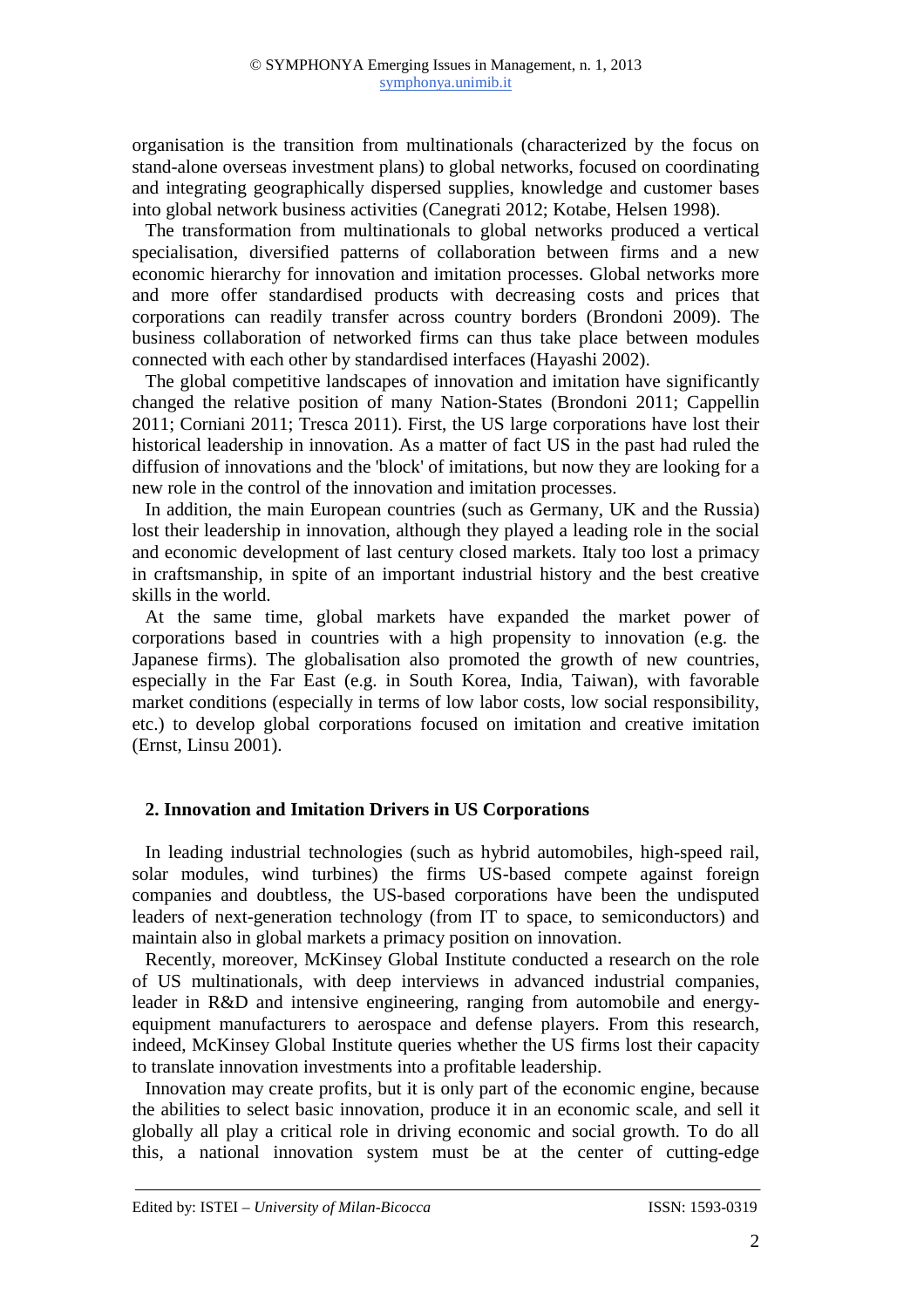technologies, market demand, talent, and entrepreneurial spirit (Manyika, Pacthod, Park 2011).

Since many years, however, US corporations present warning signs about the declining leadership on the worldwide industrial innovation. US firms, indeed, can no longer design products just for the US market. Moreover, the global demand structure has changed dramatically in recent years, due to an increasing over-supply and a growing volatility of consumer preferences. These phenomena, on the whole, require much more attention for the investment decisions in R & D devoted to basic research and to product innovation while, on the other hand, stimulate investments for incremental innovation (creative imitation), characterised by limited risks and by a rapid return on investment (Rieple, Pironti, Pisano 2012).

In this sense, it is very interesting the case of the devolution of US networks in the automobile industry.

In the US production network of automobile industry, final assemblers coordinated at the top the hierarchy of the network, while components suppliers were at a lower level of the network hierarchy, with the so-called multinationals model of US assemblers (Clark, Fujimoto 1991; Asanuma 1989; Aoki 1988).

 The 'MNCs model' of US production network of automobile industry was characterised by the tendency to internalise the businesses within the organisation, so that firms could maximise the benefit from specific assets. In other words, most of value-activities were carried out within assemblers. For example, in terms of components assembling, final assemblers would purchase 'piece by piece' particular components with low value added from a large number of small suppliers. Therefore, the producer-supplier relationships were influenced by a high degree of vertical integration and a hierarchical structure (Hayashi 2002).

 The 'MNCs model' defined the US production network of automobile assemblers in 1970s and early 1980s (Sheremata 2004). However, since the middle of 1980s (i.e., at the beginning of globalization) US assemblers restructured the production organisation, shifting towards the modularisation process (Aoshima, Takeishi 2001; Takeishi et al 2001; Fujimoto 2001; Ikehara 2001).

The modularisation process regards an overall product as a composite of modules (sub-systems) which are independent with each other; then, these modules are connected with an interface, which has a relatively simple and standardised structure (Baldwin, Clark 2000). As a consequence, modularised product architecture, in particular, instead of using 'piece by piece' particular components, introduces modularised assembled components (such as the 'driving module', which includes clutch, propeller shaft, drive shaft, and flywheel, etc.; or the 'cockpit module', which includes meters, inside panels, steering and steering shaft, air-conditioner unit etc.).

The modularisation process introduced by US corporations since the middle of 1980s, started in European firms since the middle of 1990s.

*□ Volkswagen and Daimler Benz started several plants in 1996 and 1997, and introduced this modularization process in an intensive manner in many factories. Volkswagen in Brazil, Czech Republic, East Germany; and Daimler Benz: in US and in France (Tekeishi 2001; Ikehara 2001).*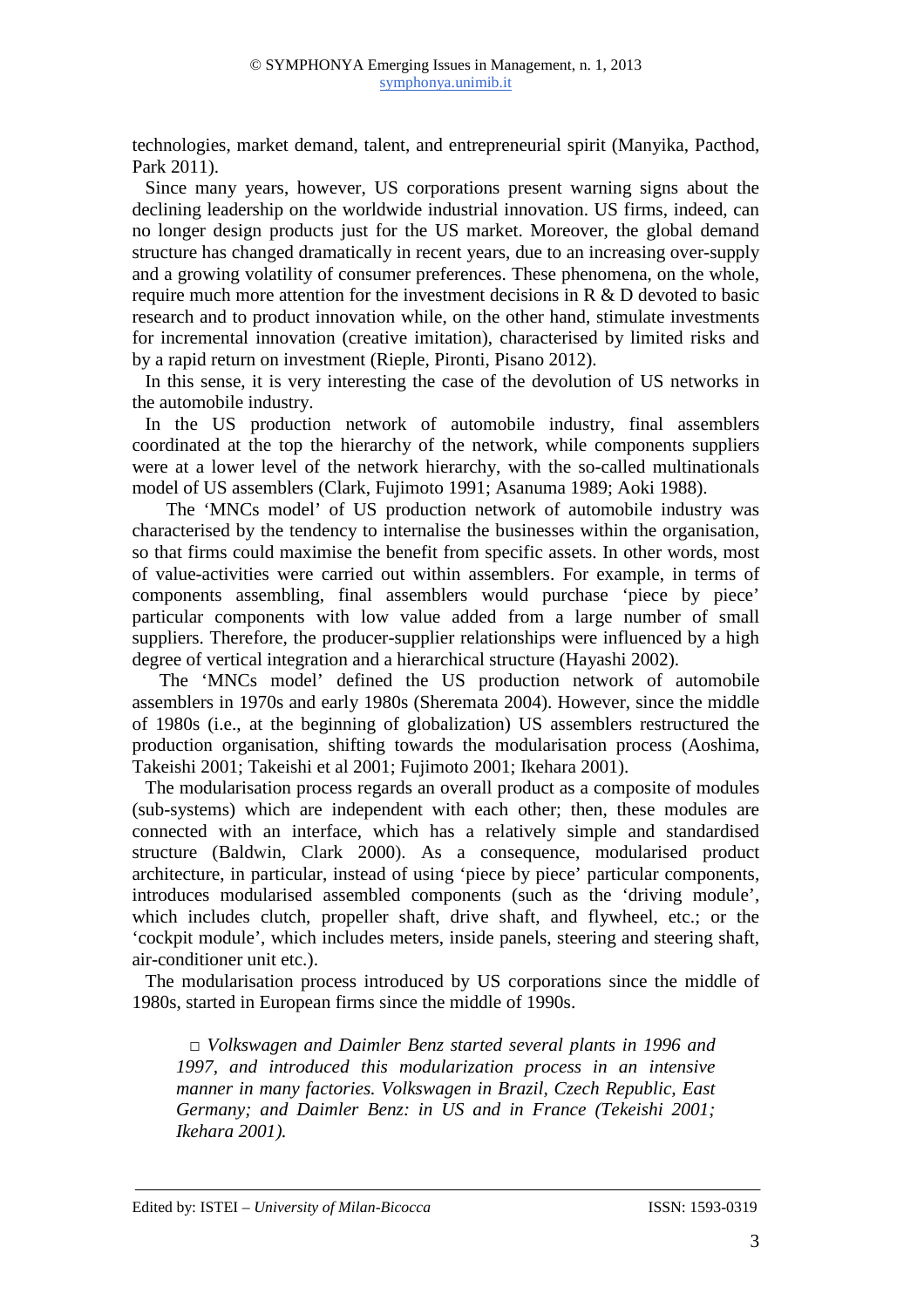With the intensive use of highly modularised unit components, the organisational structure shifted from the conventional flat structure to a tall structure because the number of suppliers is reduced and the production line is shortened. As a result, production networks significantly improved the efficiency in logistics and inventory management (Ernst 2005).

The modularisation process changed the traditional hierarchy between suppliers and final assemblers in terms of product innovation, by the fact that the keysuppliers of modularised components are jointly located with the assembler, forming an industrial cluster of suppliers.

The network 'global model' of worldwide automobile industries changed anyway the corporate policy of innovation management, with a continuous introduction of incremental innovations and imitations.

Large US firms, the historical innovators, are worried by the cost of innovation and by uncertainty about public policy and regulation. For these reasons, US global corporations now are working together with public authorities for creating standards, usually defined as "... *specifications that establish the fitness of a product for a particular use or that define the function and performance of a device or system "(NITS* 2010) focused on protection of innovation investments.

Standards can be categorized as 'proprietary' versus 'open', and as *'de facto'*  versus *'de jure'* (Stango 2004). Proprietary standards are owned by a company that may license them to others, while open standards are available to all potential users, usually without fee (Greenstein, Stango 2007). Finally, *de facto* standards define standards through rival standards, and *de jure* standards are adopted through consensus expressed by committees or formal standards organisations.

Since the 1980s, in global markets deregulation, liberalisation and privatisation have forced formal standardisation authorities to become more active (Weiss, Spring 2000). At the same time, the antitrust policies have played an important role for the development and rapid diffusion of standards in US industry. However, the most important change in the dynamics of standards is the rise of informal standardisation processes. Alliances, joint ventures, private consortia and clubs have gained in importance especially for defining boundaries of competitive innovation and imitation (Schmalensee 2009).

*□ US antitrust policies have played an important role in IBM's decision to unbundle its hardware and software. Moreover, as documented by Baldwin and Clark, IBM's unbundling decision has been one of the fundamental drivers behind the spread of modular design across the computer, semiconductor and telecommunications industry (Baldwin, Clark 2000).*

In the actual global competition, standards are a key-factor for investment in innovation or creative imitation. Standards facilitate indeed data exchange as well as knowledge sharing among geographically dispersed participants within global corporate networks of production and innovation, to maximise the benefits of network externalities (Katz, Shapiro 1985).

*□ The 'essential patents' are a strategic factor to delay or obstruct standardization processes, especially when global corporations pursue so-called 'platform leadership' strategies through de facto proprietary*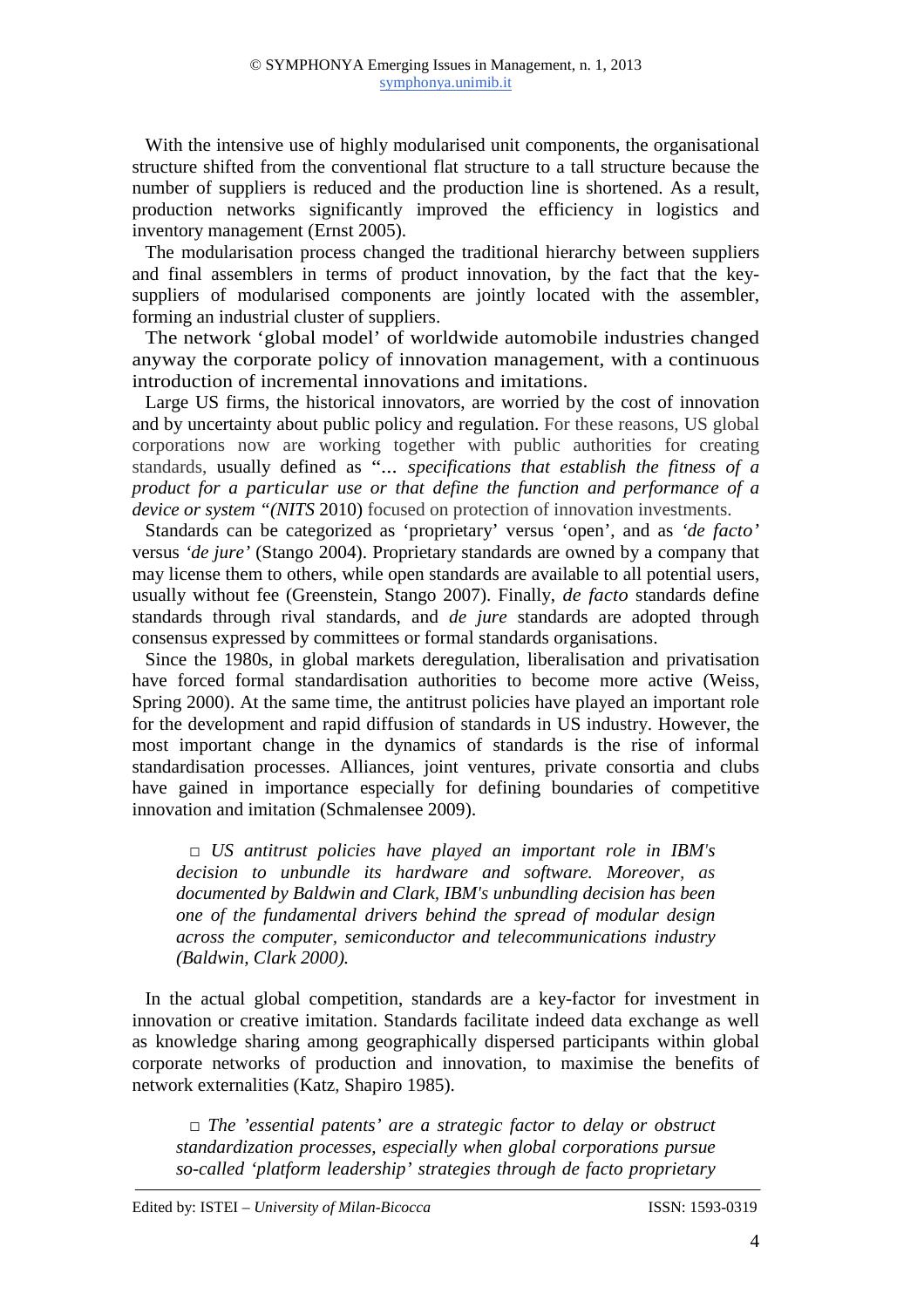*standards (Lemley, Shapiro 2007). Standards based on 'essential patents' are designed to block competitors and to deter new entrants. As a matter of fact, 'platform leadership' strategies are directed to*  leverage the market power of industry leaders into the control of *systemic architectural innovations (Feng, Iansiti 2012; Gawer 2009; Gawer, Cusumano 2002). For example, Intel has attempted to extend its control over microprocessors by creating widely accepted architectural designs that increase the processing requirements of electronic systems and, hence, the market for Intel's microprocessors (Lernley 2002).* 

In brief, in these last years US global corporations adopted the standards' policy as the most competitive edge to protect innovation in the global knowledge economy. In global markets, the creation and diffusion of standards underlying new technologies is a driving element of contemporary globalisation (Grewal 2008). In fact, standards are necessary to reach global economies of scale and scope, and also to reduce R&D costs and to prevent duplicative imitations (Rohlfs 2001).

### **3. Innovation and Creative Imitation Drivers in Japanese Corporations**

Japanese firms identify a particular philosophy of the business management. Corporate management, organisation and control are based on a system of formal and informal relations, which include also the institutions and the social environment (Lincoln, Gerlach 2004). Japanese corporations operate in a very specific social and economic context, different from all the Western countries, and different from all other areas of Asia too. In the managerial economics of Japanese firms, the network structure, the private and public links and human relations based on persons identify critical factors for the corporate development, to the point that Japanese capitalism can be defined as a relational capitalism, at odds with the managerial capitalism of the US corporations (Okimoto, Rohlen 1988).

Western companies consider employees as a factor of production, while Japanese firms (Kaisha) recognise workers as members of the organisation working together for a common goal. The advent of 'Keiretsu', from the second half of the twentieth century, outlines a new management system that requires close links between banks and corporations. The 'Keiretsu' defines a network of firms linked by strict relations, with the common task to grow through reciprocity agreements and global economies of scale (Berglof, Perotti 1994).

The 'Keiretsu' structures can be divided into the following main categories: - vertical 'Keiretsu', characterized by the dominance of manufacturing and trading firms with numerous subsidiaries and affiliated companies (Figure 1);

- horizontal 'Keiretsu' consisting of companies from different business sectors and with the presence, within the network of banks and insurance companies (Figure 2) (Miyashita , Russell 1996).

**Figure 1:** *The Structure of a Vertical 'Keiretsu'*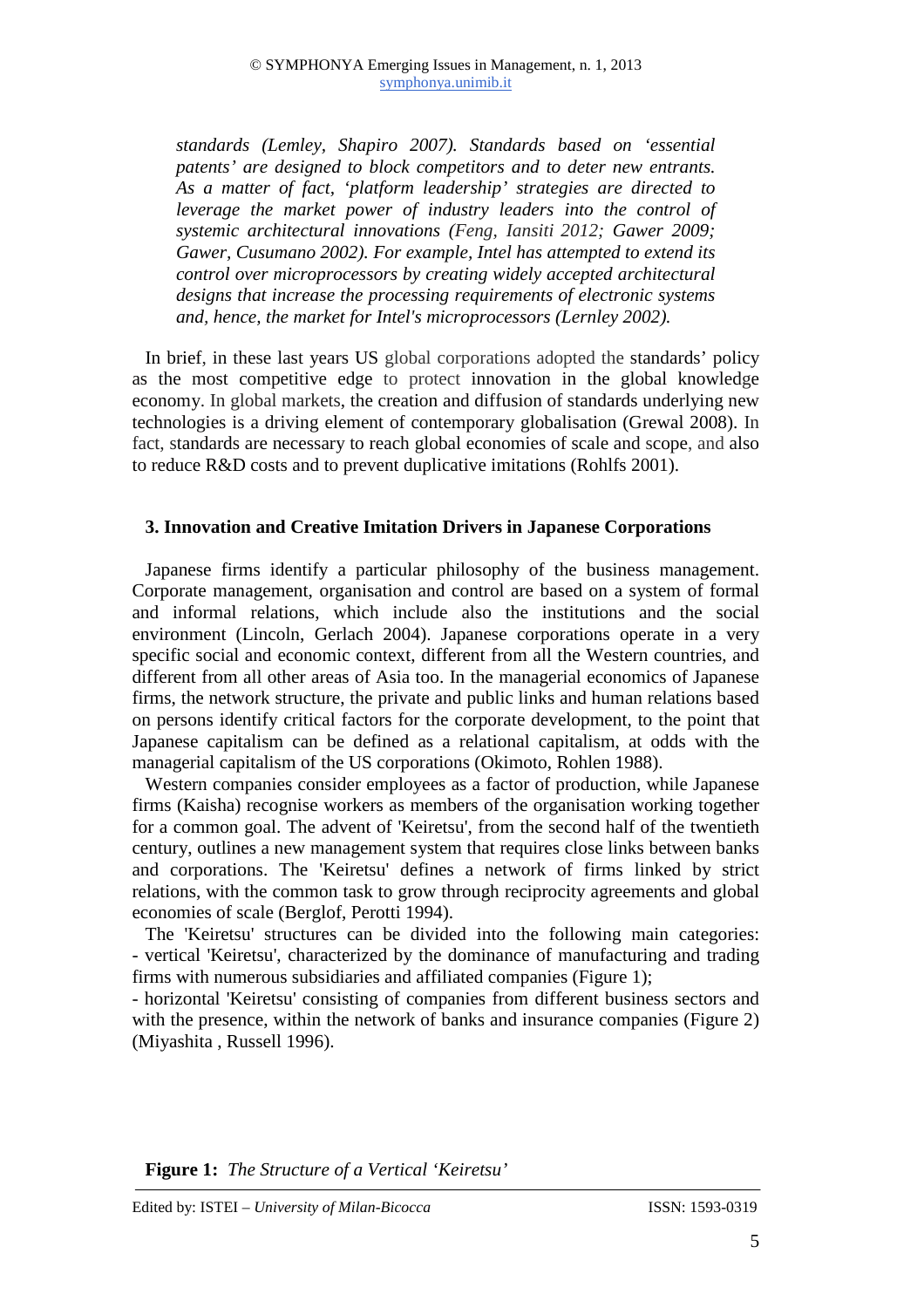

**Figure 2:** *The Structure of a Horizontal 'Keiretsu'*



At the beginning of the modern industrialisation, in 1950s and 1960s, Japanese firms were characterised by smaller in-house component operations and lower degree of vertical integration. In other words, Japanese networks were always outsourcing high shares of value adding activities to Japanese suppliers. Japanese firms and their suppliers typically stipulate long-term contracts of partnership or comakership. In these relationships, network's firms activate many links for an intensive coordination with each other to develop their 'context specific skills' (i.e. some particular technological know-how developed and shared among them).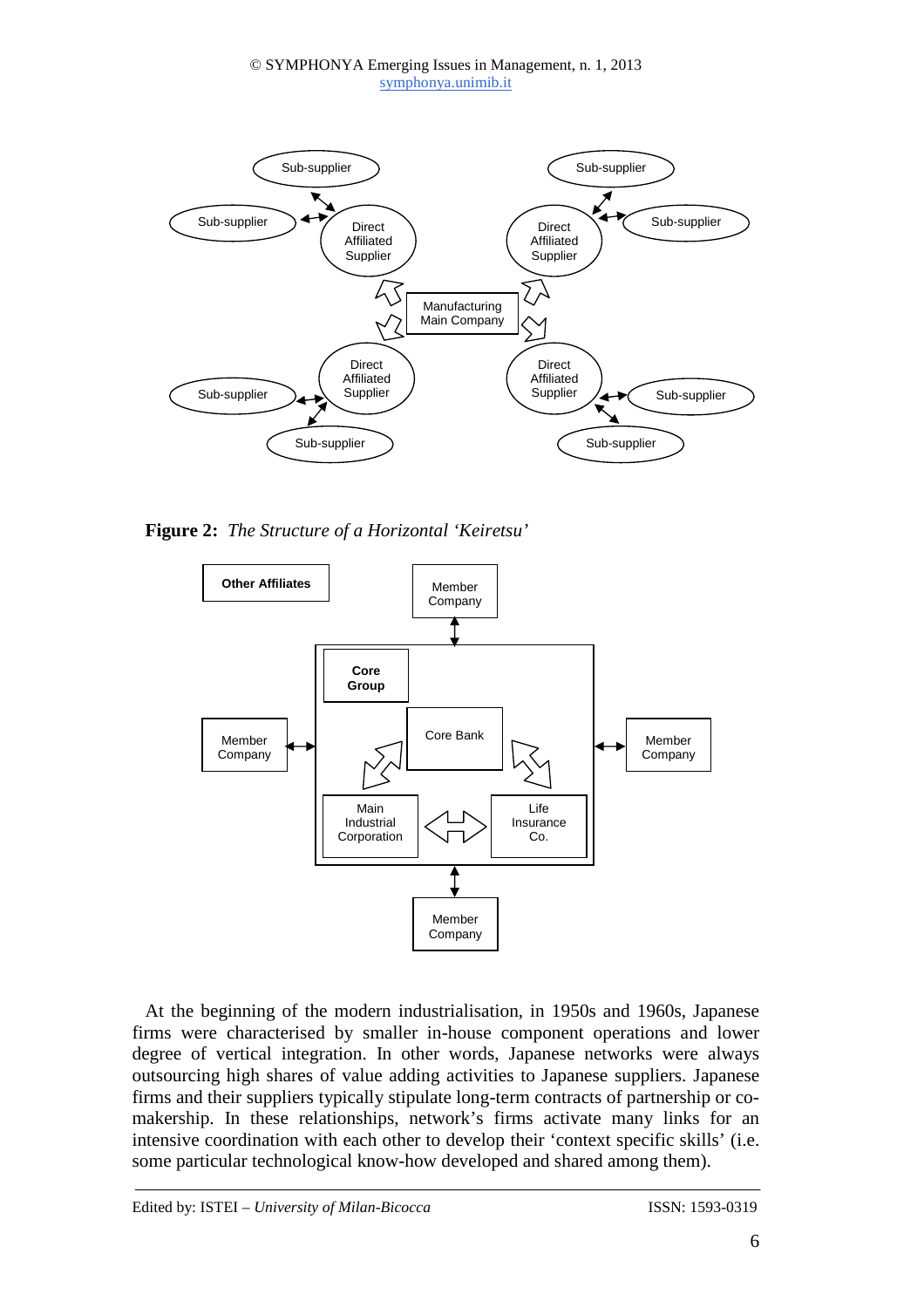Japanese production networks gained competitive strength in 1970s and 1980s with the Japanese competitive system (so called 'J-system'), i.e. a unique system of skill formation, employment, production, and assembler-suppliers relationship (Ito, MacMillan 1998; Koike 1994).

First, Japanese global networks perform high results in product design and in product development from a strict collaboration between production networks and suppliers. Japanese supplier system is characterised with a 'tall hierarchy' where assemblers make direct transactions only with a limited number of suppliers. Suppliers generally have distinctive engineering capabilities, and they frequently collaborate to product design and development activities with assemblers (Clark, Fujimoto 1991). In this process of collaboration, final manufacturers can achieve in a shorter time and with fewer costs the specific skills of each supplier to design and develop a new product.

Secondly, global networks offer specific incentives to suppliers to improve their productivity in both costs and quality performance (e.g., with a better customer satisfaction, by upgrading the quality of materials or by revising the production processes) (Lambin, Brondoni 2001).

Japanese global networks also pursue targets of productivity through an efficient management of logistics and inventory so called 'JIT-just in time' system. This system can achieve very high information efficiency without utilising sophisticated IT technologies. Then, responding to this information at each level, supplier can deliver immediately the exact quantity of products towards the upstream along the supply chain. As a result, global production networks obtain an immediate response to changes in customers' demand as well as minimize inefficiencies in inventory management (Corniani 2010).

Finally, Japanese networks present a specific competitive advantage in the 'leanhierarchy' of the assembler-suppliers relationships both in terms of logistics and inventory management, as well as of assembling costs (Brondoni 2005).

In terms of logistics and inventory management, Japanese firms make direct transactions only with limited number of suppliers. Then, the administrative costs and the efficiency in logistics and inventory management can be minimised through a cooperative linkage of network members.

In terms of assembling costs, the short hierarchy of Japanese networks produces integrated unit components for final assembly with a shorter production line (Hayashi 2002).

In brief, Japanese global production networks are focused primarily on innovation and breakthrough, they compete innovating globally, and producing or selling across the globe by own companies. The management of global continuous innovation (breakthrough or incremental creative imitation) is driven by competition, increases in technological advances and accelerating cycles of customer preferences (Rieple, Pironti, Pisano 2012).

The Japanese corporations present two aspects that underpin the importance of global innovation policies. Firstly, R&D pushes product technology development toward a vertical specialisation and a growing modularisation, usually made by external, subcontracting firms. This modularisation is making engineering work more easily transferable resulting in the relocation of important elements of the chain of knowledge production to low-cost locations. Secondly, the importance of global innovation policies is centred on the separation of R&D (which remains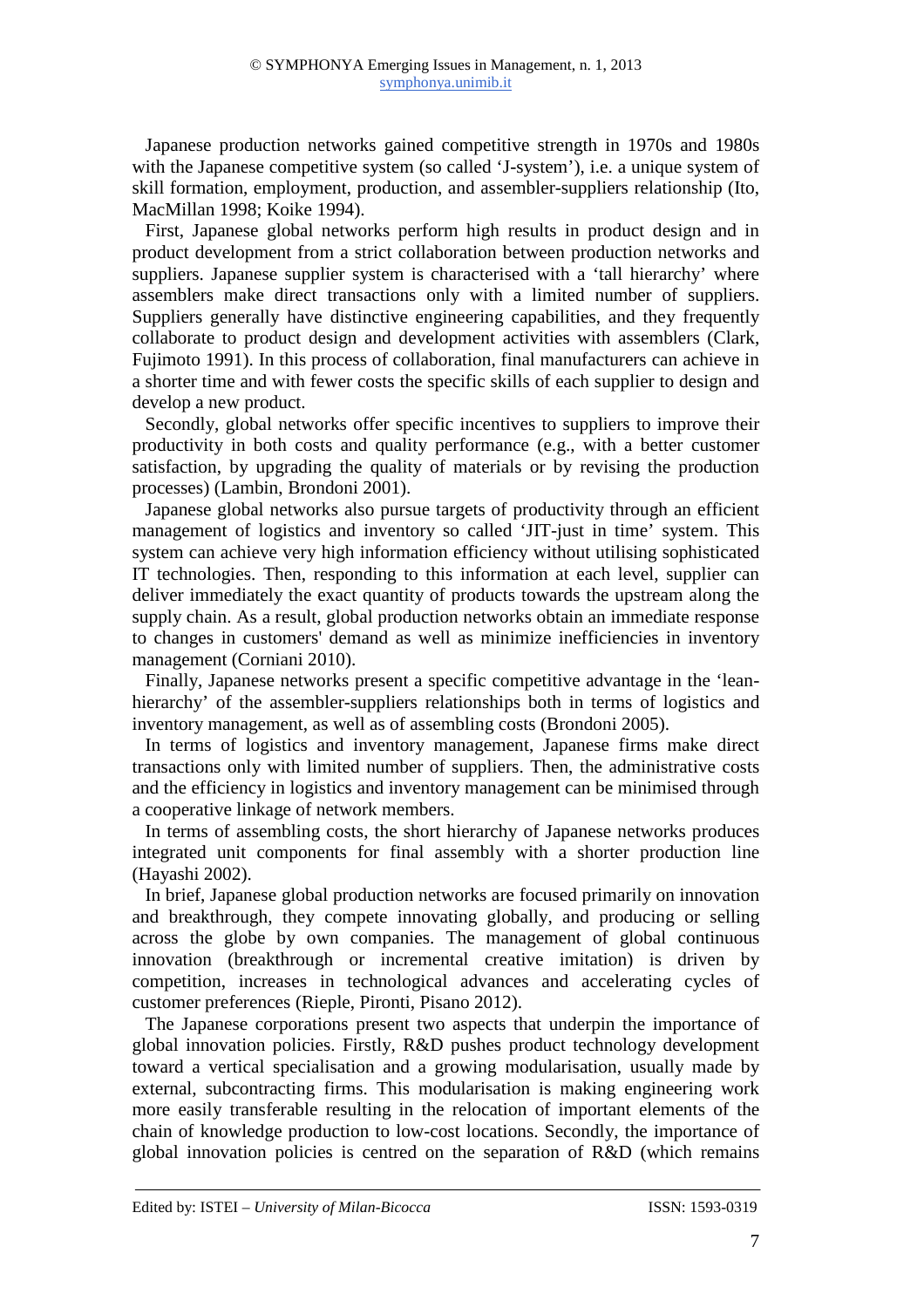centralized and secreted) from operations (performed by contract manufacturing firms) and from sales, managed by local sales organisations.

## **4. Creative Imitation and Innovation Drivers in South Korea' Corporations**

In the last 15 years, South Korea played an important role in the new global competition by challenging the country's intermediate position between main worldwide export-competitors, low-wage China and high technology Japan.

With the rise of global markets, the major instrument used by South Korea's government to promote exports was the management of the allocation of bankcredit. The South Korean banking system was privatised and liberalised, and it was modeled on Japan's 'relationship-banking'. Moreover, in relationship-banking the degree of overall transparency, disclosure, and rule-based banking supervision was low enough.

The first overt signs of trouble in South Korea were evident in 1996, when the rate of growth of exports slowed down. The slowdown in exports was due in part to a loss of competitiveness arising from the appreciation of South Korea's currency because of the decline of the yen; a recession in Japan and Europe; and a strong drop in the world prices of computer chips, automobiles, ships, which affected South Korea's total exports.

The strategy growth on exports transformed the South Korea' economy, from one in which exports were of marginal importance into one in which they have become vital.

□ At the beginning of 1997, Hanbo steel, the 17th largest chaebols, in *terms of sales, went into bankruptcy. This was followed by the failure of the Sammi group, another steel producer. They were succeeded by the Dainong retail chain and by the Ssangyong group, the sixth largest. In July 1997, Kia motors, the third largest Korean automaker, went into default* (Adelman, Song 1999).

Chaebols refers to a conglomerate of businesses that emerged in South Korea in early 1960s and was reformed late in the 1990s due to the Asian financial crisis. Twelve among thirty chaebols eventually bankrupted because of lack of innovative skills or hard global strategies, or poor management capabilities. During the 1997 Asian financial crisis, eleven of the top thirty conglomerates went bankrupt because they were over-extended.

Anyway, South Korea has relied almost entirely upon the chaebols to pursue the growth strategy based on global exports. In this economic model, the strict links between global corporations and government are well documented and constitute a peculiarity of South Korean development. In the past, government utilised a combination of fiscal policy and government stewardship for organisations like the Korea Trade Promotion Corporation and the Economic Planning Board to direct substantial support to major companies in key industries. This included conventional support, such as tax incentives and import trade barriers, as well as indirect support in the form of more subsidised marketing research, trade promotion, and controls on capital flows.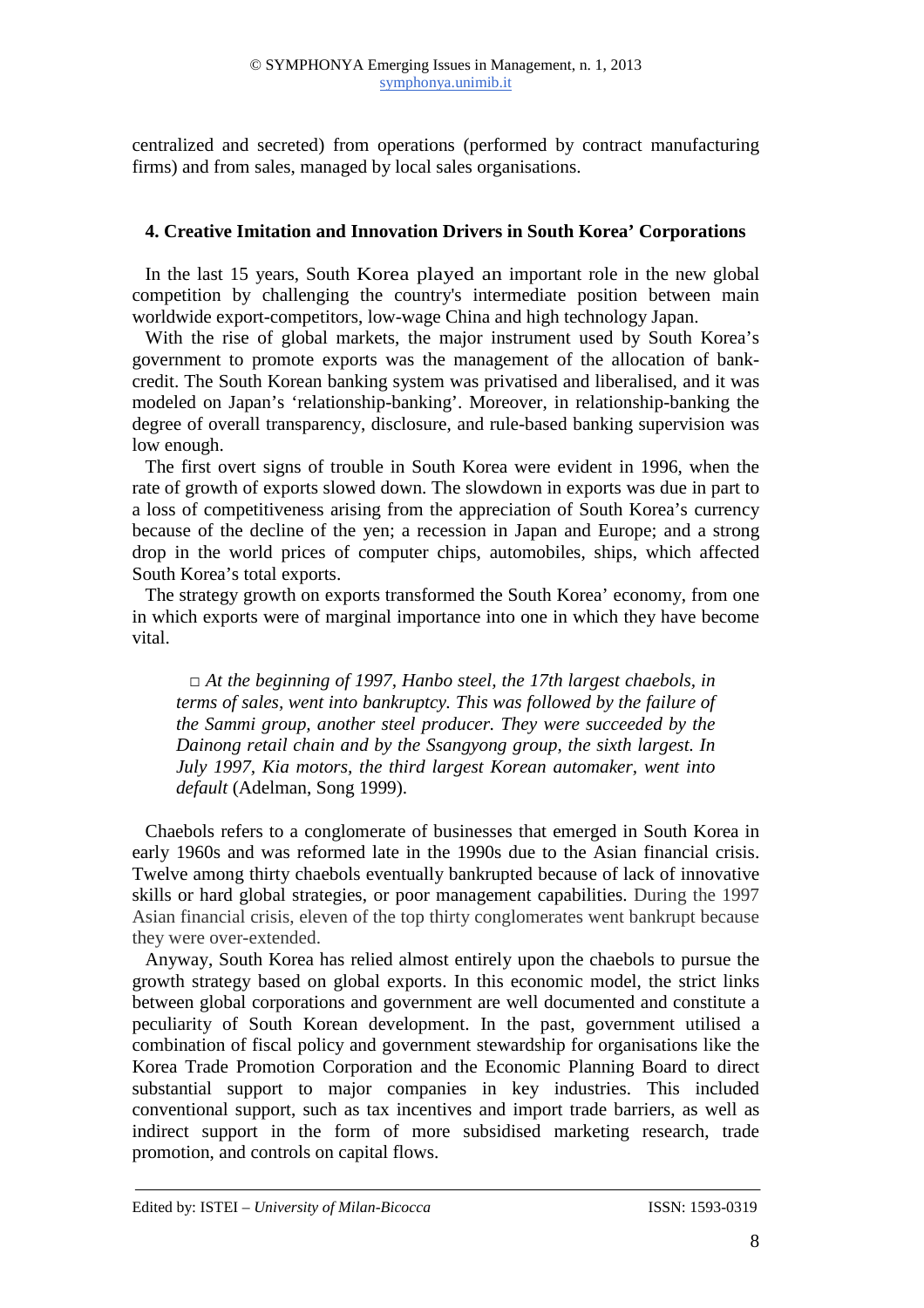In 2000s, chaebols who overcame the financial crisis became more professional and solid financially and highly contributed in changing the South Korean economy from trade debtor to trade creditor.

 Shortly, edging the technological frontier, South Korea corporations approached very important changes in qualifying productivity growth. First, they introduced productivity increases in terms of technological upgrading, particularly with a large diffusion of information technologies. Nevertheless, increasing and qualifying productivity involved also other important drivers, as corporate finance that could have a considerable impact on the availability of capital to use for the global commercialisation of creative imitations and, in these last years, also of innovations based on large investments on research and development.

#### **Bibliography**

- Adelman Irma, Song Byung Nak (1999) *The Korean Financial Crisis of 1997-98*, University of California Department of Agricultural and Resource Economics, Berkeley.
- Aoki Masahiko (1988) *Information, Incentives and Bargaining in the Japanese Economy,*  Cambridge University Press, Cambridge.
- Aoki Masahiko, Dore Ronald (eds.) (1994) *The Japanese Firm: Sources of Competitive Strenght,*Oxford University Press, New York.
- Aoshima Yaichi, Takeishi Akira (2001) *The Concept of Architecture,* in T. Fujimoto, A. Takeishi, Y. Aoshima (eds.), *Strategic Design of Products, Organizations and Processes,* Yuhikaku, Tokyo.
- Asanuma Banri (1989) Manufacturer-Supplier Relationships in Japan and the Concept of Relation-Specific Skill, *Journal of the Japanese and International Economies,* vol. 3, pp. 1-30*.*
- Baldwin Carliss Y., Clark Kim B. (2000) *Design Rules: The Power of Modularity,* MIT Press, Cambridge,Mass.
- Berglof Erik, Perotti Enrico (1994) The Governance Structure of the Japanese Financial Keiretsu, *Journal of Financial Economics,* October, vol. 36, 2, pp.259-284. http://dx.doi.org/10.1016/0304-405x(94)90026-4
- Brondoni Silvio M. (2012a) Innovation and Imitation: Corporate Strategies for Global Competition, *Symphonya. Emerging Issues in Management (symphonya.unimib.it)*, n. 1, pp. 10-24. http://dx.doi.org/10.4468/2012.1.02brondoni
- Brondoni Silvio M. (2012b) Managerial Economics and Global Corporations, Giappichelli, Turin.
- Brondoni Silvio M. (2012c) Market-Driven Management and Corporate Growth, Giappichelli, Turin.
- Brondoni Silvio M. (2011) Global Networks, Knowledge Management and World Cities, *Symphonya. Emerging Issues in Management (symphonya.unimib.it)*, n. 1, pp. 7-18. http://dx.doi.org/10.4468/2011.1.02brondoni
- Brondoni Silvio M. (2009) Market-Driven Management, Competitive Customer Value and Global Networks, *Symphonya. Emerging Issues in Management (symphonya.unimib.it),* n. 1, pp. 8-25. http://dx.doi.org/10.4468/2009.1.02brondoni
- Brondoni Silvio M. (2005) Managerial Economics and Global Competition, *Symphonya. Emerging Issues in Management (symphonya.unimib.it)*, n. 1, pp. 14-38. http://dx.doi.org/10.4468/2005.1.02brondoni
- Cappellin Riccardo (2011) Growth, Consumption and Knowledge Cities, *Symphonya. Emerging Issues in Management (symphonya.unimib.it)*, n. 2, pp. 6-22. http://dx.doi.org/10.4468/2011.2.02cappellin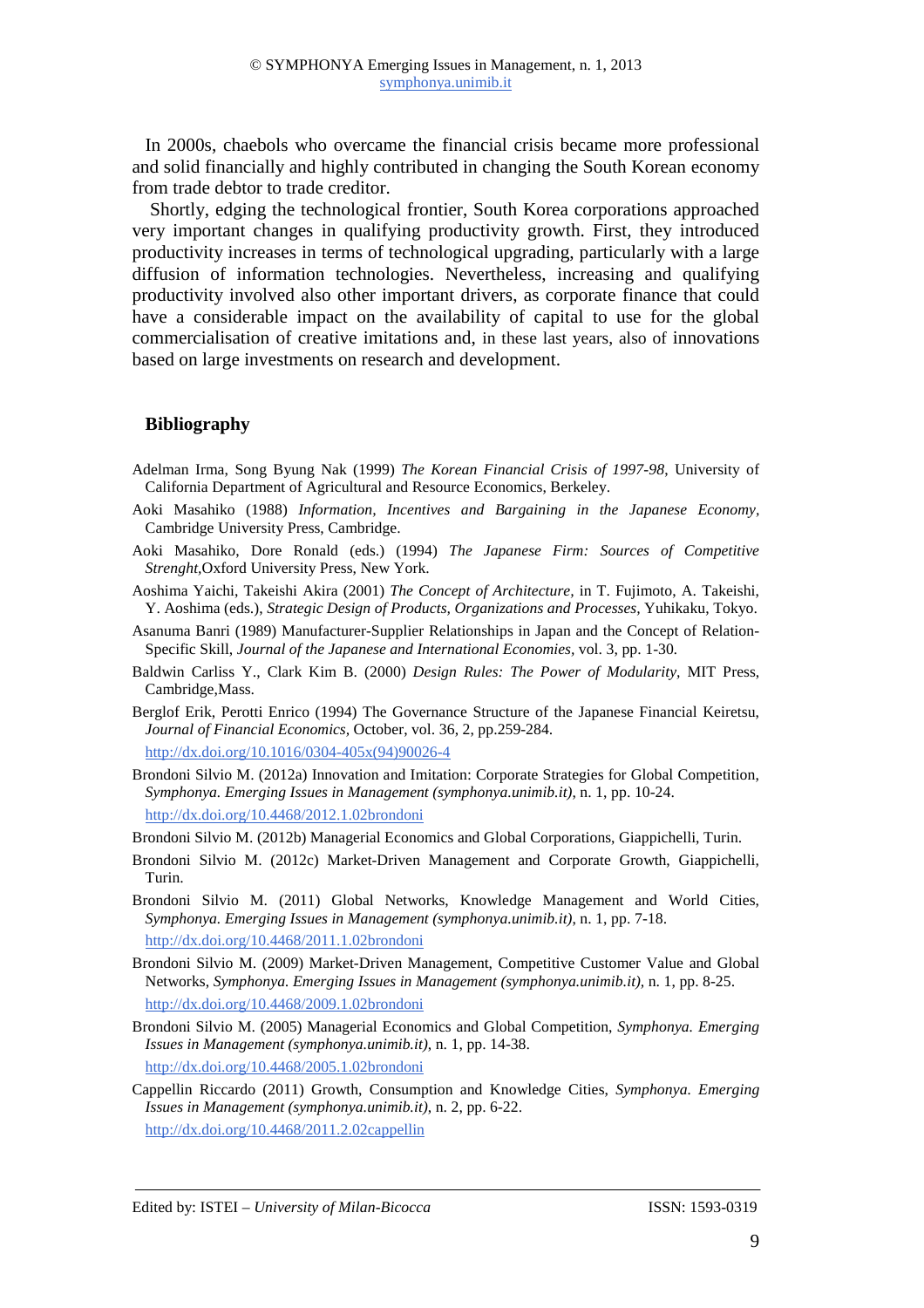- Clark Kim B., Fujimoto Takahiro (1991) *Product Development Performance: Strategy, Organization and Management in the World Auto Industry*, Harvard Business School Press, Cambridge.
- Corniani Margherita (2012) Innovation, Imitation and Competitive Value Analysis, *Symphonya. Emerging Issues in Management (symphonya.unimib.it)*, n. 2, pp. 37-52. http://dx.doi.org/10.4468/2012.2.04corniani
- Corniani Margherita (2011) Shopping Centres and Intangible Consumption in Global Cities, Symphonya. Emerging Issues in Management (symphonya.unimib.it), n. 1, pp. 41-54. http://dx.doi.org/10.4468/2011.1.05corniani
- Corniani Margherita (2010) The Cost of Managing Intangibles in Global Markets, *Symphonya. Emerging Issues in Management (symphonya.unimib.it)*, n. 2, pp. 52-66. http://dx.doi.org/10.4468/2010.2.05corniani
- Ernst Dieter (2005) Limits to Modularity. Ref1ections on Recent Developments in Chip Design, *Industry and Innovation.* September, vol. 12, 3, pp. 303-335.
- Ernst Dieter, Linsu Kim (2001) Global Production Networks, Knowledge Diffusion, and Local Capability Formation: A Conceptual Framework, *East West Center Working Papers, Economics Series,* 19, May, Honolulu.
- Feng Zhu' Iansiti Marco (2012) Entry into Platform-Based markets, Strategic Management Journal, January, vol. 33, 1, pp. 88–106.

http://dx.doi.org/10.1002/smj.941

- Fujimoto Takahiro, Nishiguchi, H. Ito (eds.) (1997), *Readings on Supplier System*, Yuhikaku, Tokyo.
- Fujimoto Takahiro (2001) *Theory of Industrial Architecture,* in T. Fujimoto, A. Takeishi, Y. Aoshima (eds.), *Strategic Design of Products, Organizations and Processes,* Yuhikaku, Tokio.
- Gawer Annabelle (ed.) (2009) *Platforms, Markets and Innovation*, Edward Elgar, Northampton.
- Gawer Annabelle, Cusumano Michael A. (2002) *Platform Leadership. How Intel, Microsoft and Cisco Drive Industry Innovation;* Harvard Business School Press, Boston.
- Greenstein Shane, Victor Stango (eds.) (2007) *Standards and Public Policy,* Cambridge University Press, Cambridge.
- Grewal, David Singh (2008) *Network Power. The Social Dynamics of Globalization*, Yale University Press, Yale.
- Hayashi Takashi (2002) Production Networks of Japanese and American Automobile Industry: Contrasting Evolution and Convergence, *East West Center Working Papers, Economics Series,* n. 45, May, Honolulu.
- Ikeara Gakushi (2001) Japanese Auto Parts Manufacturers' Growth Strategies under the Global Competition: Countermeasures Taken by Nissan 'Keiretsu', *Journal of Research Institute for Development and Finance*, Japan Bank of International Cooperation, June, vol. 6, pp. 36-75.
- Ito Hideshi, MacMillan John (1998), Supplier System: Trade-Off and Complementarities in Incentives, in: T.
- Katz Michael L., Shapiro Carl (1985), Network Externalities, Competition and Compatibility, *American Economic Review,* vol. 75 (3), pp. 424-440.
- Koike Kazuo (1994), Learning and Incentive Systems in Japanese Industry, in M. Aoki, R. Dore, *The Japanese Firm: The Source of Competitive Strength*, Oxford University Press, New York.
- Kotabe Masaaki, Helsen Kristiaan (1998) *Global Marketing Management*, J. Wiley, New York.
- Lambin Jean-Jacques, Brondoni Silvio M. (2001) Ouverture de 'Market-Driven Management', *Symphonya. Emerging Issues in Management (symphonya.unimib.it),* n. 2, pp. 1-11. http://dx.doi.org/10.4468/2001.2.01ouverture
- Lemley Mark.A, Shapiro Carl (2007) Patent Holdup and Royalty Stacking, *Texas Law* Review, vol. 85, pp. 1991-2041.
- Lernley Mark (2002) Intellectual Property Rights and Standard-Setting Organizations, *California Law Review,* December, vol. 90, 6, pp.1889-1981.